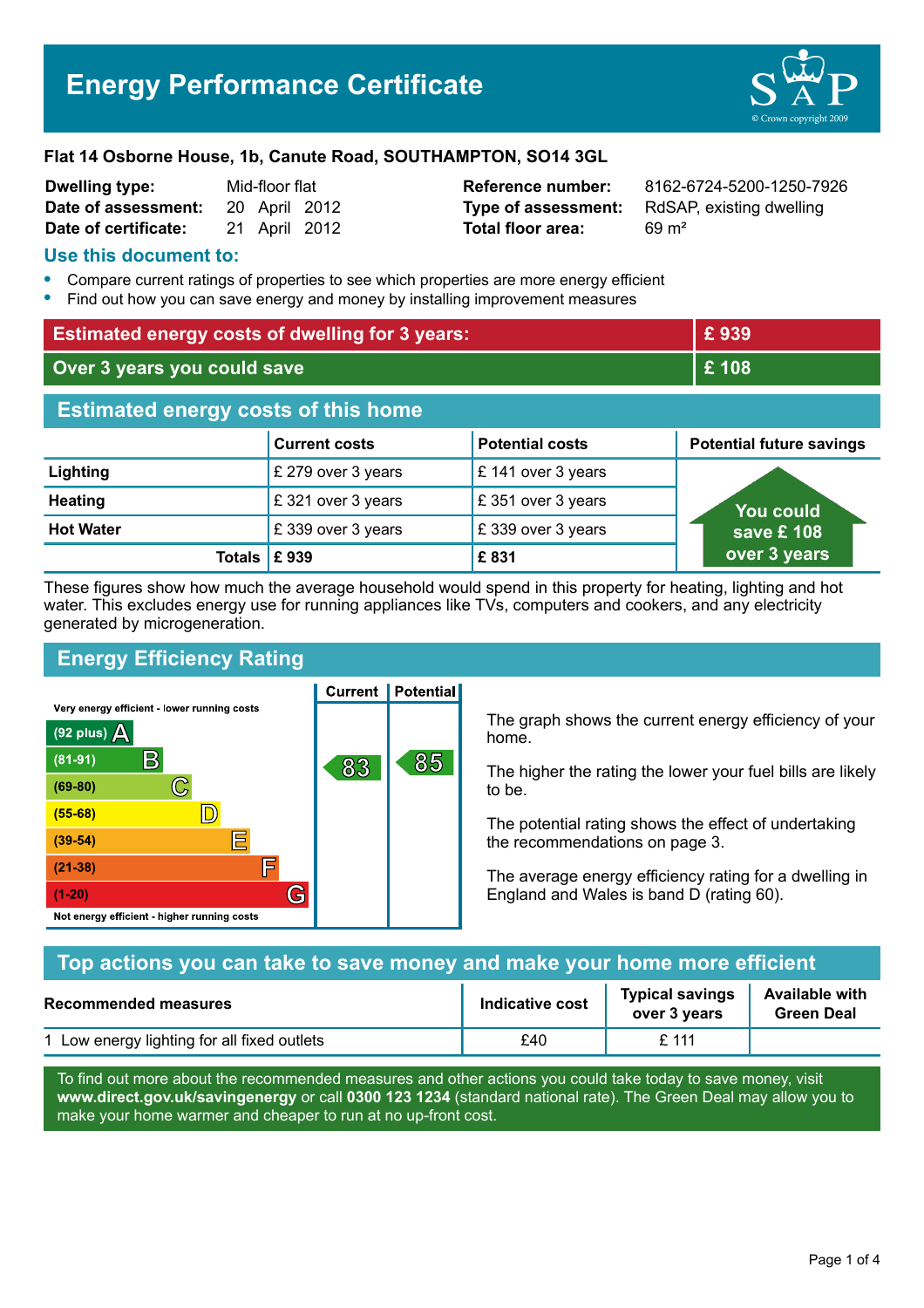#### 21 April 2012 RRN: 8162-6724-5200-1250-7926

**Energy Performance Certificate**

## **Summary of this home's energy performance related features**

| <b>Element</b>        | <b>Description</b>                         | <b>Energy Efficiency</b> |
|-----------------------|--------------------------------------------|--------------------------|
| Walls                 | Cavity wall, as built, insulated (assumed) | ★★★★☆                    |
| Roof                  | (another dwelling above)                   |                          |
| Floor                 | (other premises below)                     |                          |
| Windows               | Fully double glazed                        | ★★★★☆                    |
| Main heating          | Electric storage heaters                   | ★★☆☆☆                    |
| Main heating controls | Manual charge control                      | ★★☆☆☆                    |
| Secondary heating     | Room heaters, electric                     |                          |
| Hot water             | Electric immersion, off-peak               | ★★★☆☆                    |
| Lighting              | No low energy lighting                     | ★☆☆☆☆                    |

Current primary energy use per square metre of floor area: 156 kWh/m² per year

The assessment does not take into consideration the physical condition of any element. 'Assumed' means that the insulation could not be inspected and an assumption has been made in the methodology based on age and type of construction.

### **Low and zero carbon energy sources**

Low and zero carbon energy sources are sources of energy that release either very little or no carbon dioxide into the atmosphere when they are used. Installing these sources may help reduce energy bills as well as cutting carbon. There are none provided for this home.

# **Opportunity to benefit from a Green Deal on this property**

The Green Deal may enable owners and occupiers to make improvements to their property to make it more energy efficient. Under a Green Deal, the cost of the improvements is repaid over time via a credit agreement. Repayments are made through a charge added to the electricity bill for the property. To see which improvements are recommended for this property, please turn to page 3. You can choose which improvements you want to install and ask for a quote from an authorised Green Deal provider. They will organise installation by an authorised Green Deal installer. If you move home, the responsibility for paying the Green Deal charge under the credit agreement passes to the new electricity bill payer.

For householders in receipt of income-related benefits, additional help may be available.

To find out more, visit **www.direct.gov.uk/savingenergy** or call **0300 123 1234**.

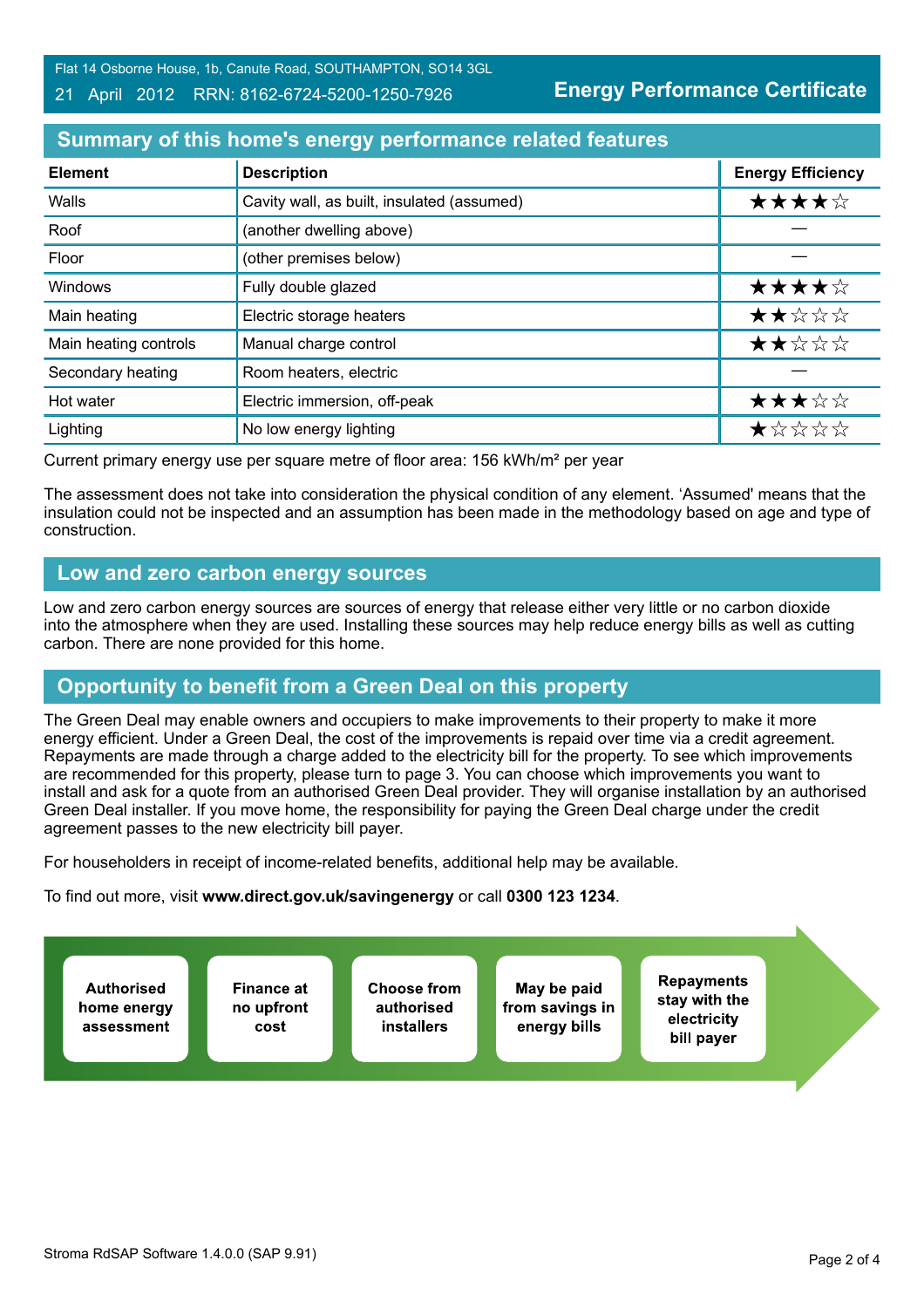#### 21 April 2012 RRN: 8162-6724-5200-1250-7926

### **Recommendations**

The measures below will improve the energy performance of your dwelling. The performance ratings after improvements listed below are cumulative; that is, they assume the improvements have been installed in the order that they appear in the table. Further information about the recommended measures and other simple actions you could take today to save money is available at **www.direct.gov.uk/savingenergy**. Before installing measures, you should make sure you have secured the appropriate permissions, where necessary. Such permissions might include permission from your landlord (if you are a tenant) or approval under Building Regulations for certain types of work.

Measures with a green tick are likely to be fully financed through the Green Deal since the cost of the measures should be covered by the energy they save. Additional support may be available for homes where solid wall insulation is recommended. If you want to take up measures with an orange tick  $\bullet$ , be aware you may need to contribute some payment up-front.

| <b>Recommended measures</b>               | Indicative cost | <b>Typical savings</b><br>per vear | <b>Rating after</b><br>improvement | <b>Green Deal</b><br>finance |
|-------------------------------------------|-----------------|------------------------------------|------------------------------------|------------------------------|
| Low energy lighting for all fixed outlets | £40             | £ 37                               | <b>B85</b>                         |                              |